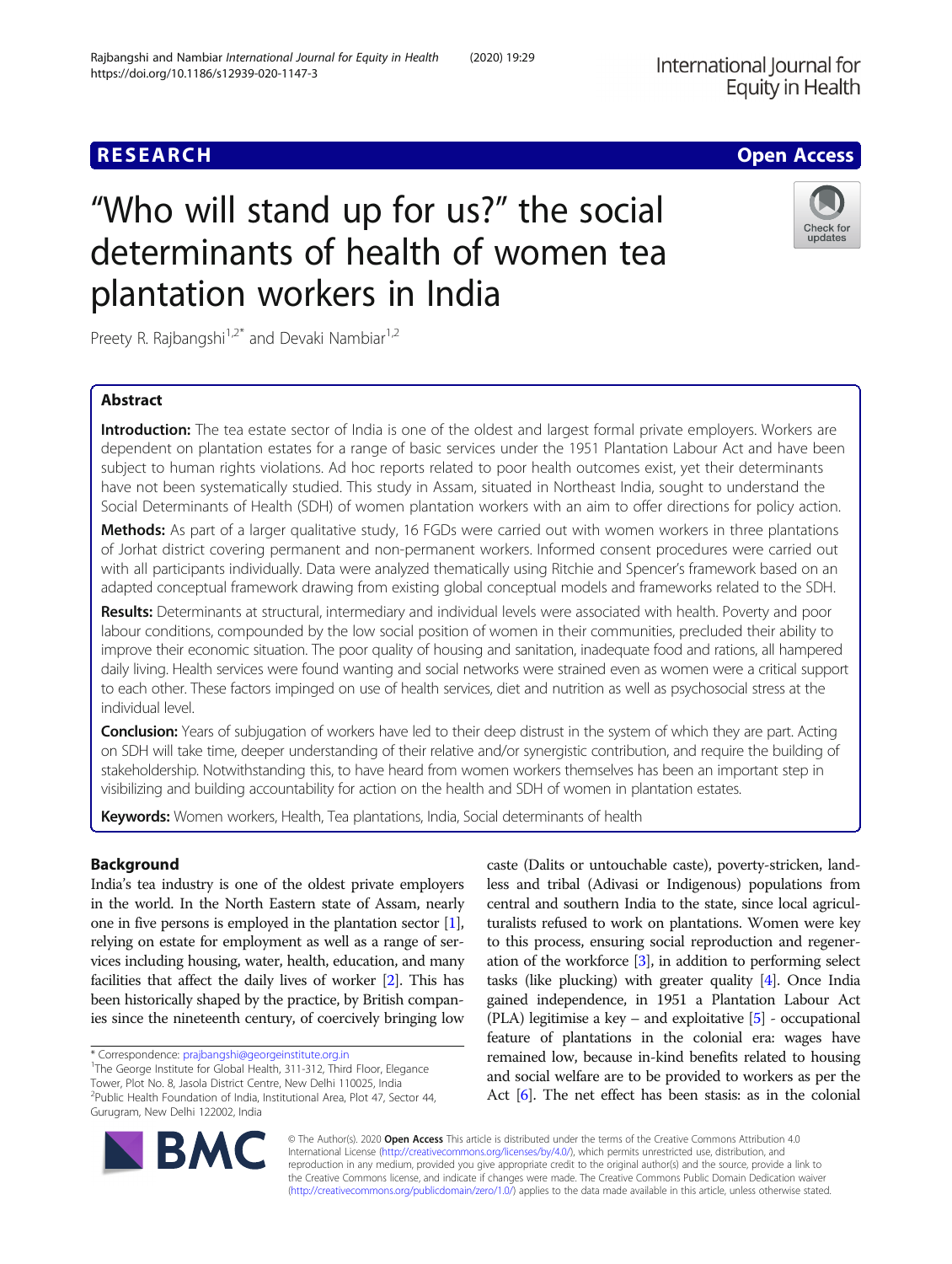period, tea plantations continue to control the lives of their workers in a parallel governance structure, with little active involvement by the State  $[6]$ . Workers over generations remain landless and landlocked, facing myriad forms of marginalisation.

While poor conditions of plantation workers and noncompliance of PLA in Assam have been documented by several national and international organizations [[7](#page-8-0)–[9](#page-8-0)], far less is known about the health and well-being of women workers. What is known is that more than 50% of the labour force in plantation estates is women as it is believed that "soft hands and nimble fingers of women" are suited for plucking tea leaves [[10](#page-8-0)]. Studies also suggest that women in plantation estates are more likely to have severe anaemia, be married early and have high parity  $[11-14]$  $[11-14]$  $[11-14]$  $[11-14]$ .

In 2009, knowledge of the high burden of maternal deaths (237 per 100,000 live births in Assam as against 130 per 100,000 live births national) [[15](#page-8-0)] in the state motivated the health department to intervene and provide health services in plantation estates. Nevertheless, there remains a broader lack of understanding of women worker's conditions and their lives and rights – their socioeconomic position, conditions of work, access to health and education the Social Determinants of Health (SDH). Our study sought to address these gaps by understanding women workers' conditions, their needs, and perceptions related to their health and well-being – from their perspective.

#### Methodology

A qualitative descriptive study was conducted in the state of Assam. Field-based data collection was conducted in the fall of 2016. Formal permissions were obtained from the district administration where this study was undertaken, as well as the management of each of the plantation estates from which workers were recruited [names have been withheld to protect plantation estate's anonymity as per ethical requirements and obligations]. The selection of tea plantation estates was purposive and based on consultation with district health officials: one government tea plantation and two private sector plantation estates were chosen.

The participant selection strategy for focus group discussions (FGDs) was developed by a team of researchers and involved criterion sampling designed to reflect particular working conditions and entitlements. For one, permanent and non-permanent women workers were studied separately. Sub-groups were selected based on years of service in tea plantations. Based on this, the following groups were formed (a) women who had worked in the tea plantations for less than a year; (b) women who had worked in the tea plantation for 1–5 years; and (c) women who had worked in the tea plantation for over 5 years. Focus groups sought to understand shared perspectives on health and its determinants, women workers' needs as well as experiences with existing services.

#### Data collection and analysis

Women were contacted and explained the purpose and ethical aspects of the study. We also informed them that approvals from management were taken and that there was no threat to their daily entitlements, job security, and retention. On acceptance to participate, groups were formed based on our selection criteria. Permission to record the discussions was taken from each participant. A total of 16 FGDs were conducted.

Soon after each FGD, field notes were written up by the researcher and digital recordings of discussions were stored in a folder protected from unauthorized access. Each recorded group discussion and interview was transcribed by a professional transcriber to obtain verbatim transcripts. Each transcription was overseen by the lead author and a quality check was performed. Transcripts were cleaned and entered into Atlas. Ti software. Based on Ritchie and Spencer's Framework Method [\[16\]](#page-8-0), we created a priori codes according to structural, intermediary and individual factors described in relevant frameworks on social determinants of health that we identified in advance of the study that were relevant to women's health [[17](#page-9-0), [18](#page-9-0)]. Emerging codes were developed and compiled into the framework. Quotations were indexed and charted according to sets of codes. Codes and quotations were interpreted and associations were drawn in narrative and presented under themes corresponding to the levels – structural, intermediary, and individual.

# Results

#### Participant profile

16 FGDs with women workers -- nine with permanent and seven with non-permanent workers were carried out. A total of 134 women took part in these discussions and ranged in the age group of 18 to 55 years. Women in the discussions were pre-dominantly married with small proportion either unmarried or widow. Table [1](#page-2-0) summarizes the characteristics of participants.

In all plantations, women informed us that their primary job was plucking tea leaves but they were also involved in manual jobs such as pruning bushes during winter, sprinkling what they called "dry white powder" in tea bushes (probably urea/pesticide).

Permanent workers were engaged by plantations around the year and were entitled to employee benefits such as housing, health services, provident fund, and gratuity. Non-permanent workers were engaged whenever required for plucking tea leaves. Typically, non-permanent workers were related to workers from the plantations (i.e. a wife, daughter or daughter-in-law) or from the villages surrounding plantations.

#### How women plantation workers view their SDH?

There was a strong feeling among women that no one was genuinely interested in uplifting their community-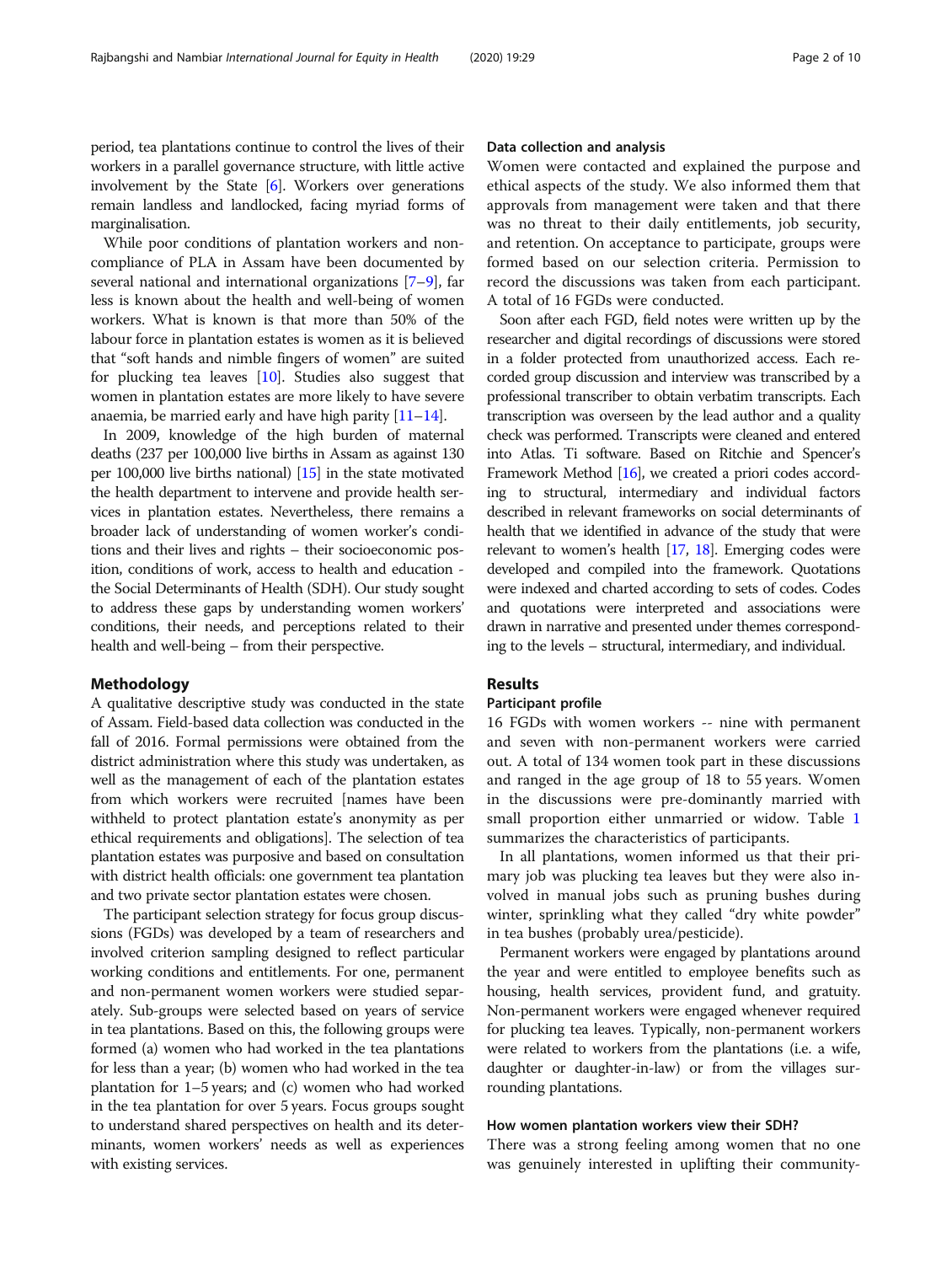| Type of contract | Number of FGDs | Number of participants | Years of work experience | Average age (in years) |
|------------------|----------------|------------------------|--------------------------|------------------------|
| Permanent        |                | 22                     | Less than 1 year         | 29.5                   |
|                  | 3              | 21                     | $1-5$ years              | 28.7                   |
|                  | 3              | 27                     | More than 5 year         | 38.4                   |
| Non-Permanent    |                | 15                     | Less than 1 year         | 23.1                   |
|                  | 3              | 33                     | 1-5 years                | 25.8                   |
|                  | $\mathfrak{D}$ | 16                     | More than 5 year         | 31.3                   |
| <b>TOTAL</b>     | 16             | 134                    |                          |                        |

<span id="page-2-0"></span>Table 1 Distribution of FGD participants by age and contract type

whether in relation to health or its determinants. We found that women did not expect a lot from plantation management but felt entitled to some support from the state government. These expectations notwithstanding, the majority of the plantation populations were left out from government programs and schemes like this. We sought to link this larger perspective of women plantation workers – to known frameworks that categorize structural, intermediate and individual determinants of women's health.

#### Structural determinants

#### Income and poverty

All women across plantations noted that poverty was affecting a wide range of factors in their lives, including health. They noted that poverty in plantations was because of poor wages. While workers in private plantations reported receiving INR 126 per day (USD 1.8 per day), their counterparts in a government plantation were receiving a daily wage of INR 115 per day (USD 1.7 per day). In both cases, workers reported that the amount of money they earned was inadequate to cover household expenses.

All women noted that their wages were linked to daily work quotas of plucking 24 kg (kg) leaves. If they failed to meet this target, there would be wage deductionsranging from INR 1 per kg (USD 0.014 per kg) to INR 5 per kg (USD 0.070 per kg).

With regard to social security, permanent workers were entitled to three months' maternity leave after delivery whereas non-permanent workers had to leave employment altogether. However, during maternity leave, permanent workers were not given full payment and half of their daily wage was deducted. There was limited discussion of social security in general, although it was made known that permanent workers had provident funds and other benefits, while non-permanent workers did not.

## Literacy and education of children

Women in the groups were either illiterate or school dropouts. They explained that in the larger context of poverty, there prevailed a perception that girls should not be educated. However, all women acknowledged the importance of education and expressed eagerness in supporting their children's education. While primary school was subsidized, women reported that the lack of support for education beyond this level meant that most children in plantations were not completing school. Instead, they would enter the workforce to supplement their parents' earnings. Longer term, this would lead to similar vulnerabilities for their future generations.

#### Social position in the community, at work and home

Women reported a bias in roles and position of men versus women in their community. The collective view was that women's opinions did not matter at the community level. While men were free to shape and chose their roles, women's roles were confined to their plantation labour and labour in the private domain, i.e. housework, child and elderly care.

Even at work, women reported neglect at the hands of management. As noted by a permanent worker "We are not valued. We are small people and they [management and supervisors] are big people, and they will only speak with big people. We would have discussed our problems [with them] if sometimes they [would] speak with us".

Women also mentioned that they feared speaking out about or ask anything as they were the labourers and not staff. For instance, the precise logic or quantum of wage deduction (for not achieving a daily plucking quota) was not known by women. As one non-permanent worker mentioned: "They [management and supervisors] do not tell us how much is deducted. We will know only if they tell us. We fear to ask because they will scold us". Thus, poverty was linked to a clear asymmetry in the knowledge and social position of women workers relative to others in their family, community, and work, across plantation types.

This missing voice of women was noted with respect to worker unions as well. Women from government plantations did not report a membership of or leadership in worker unions. Meanwhile, workers in a private plantation reported that their new union was formed with 17 men and four women members. When asked whether women members could become Union President, women were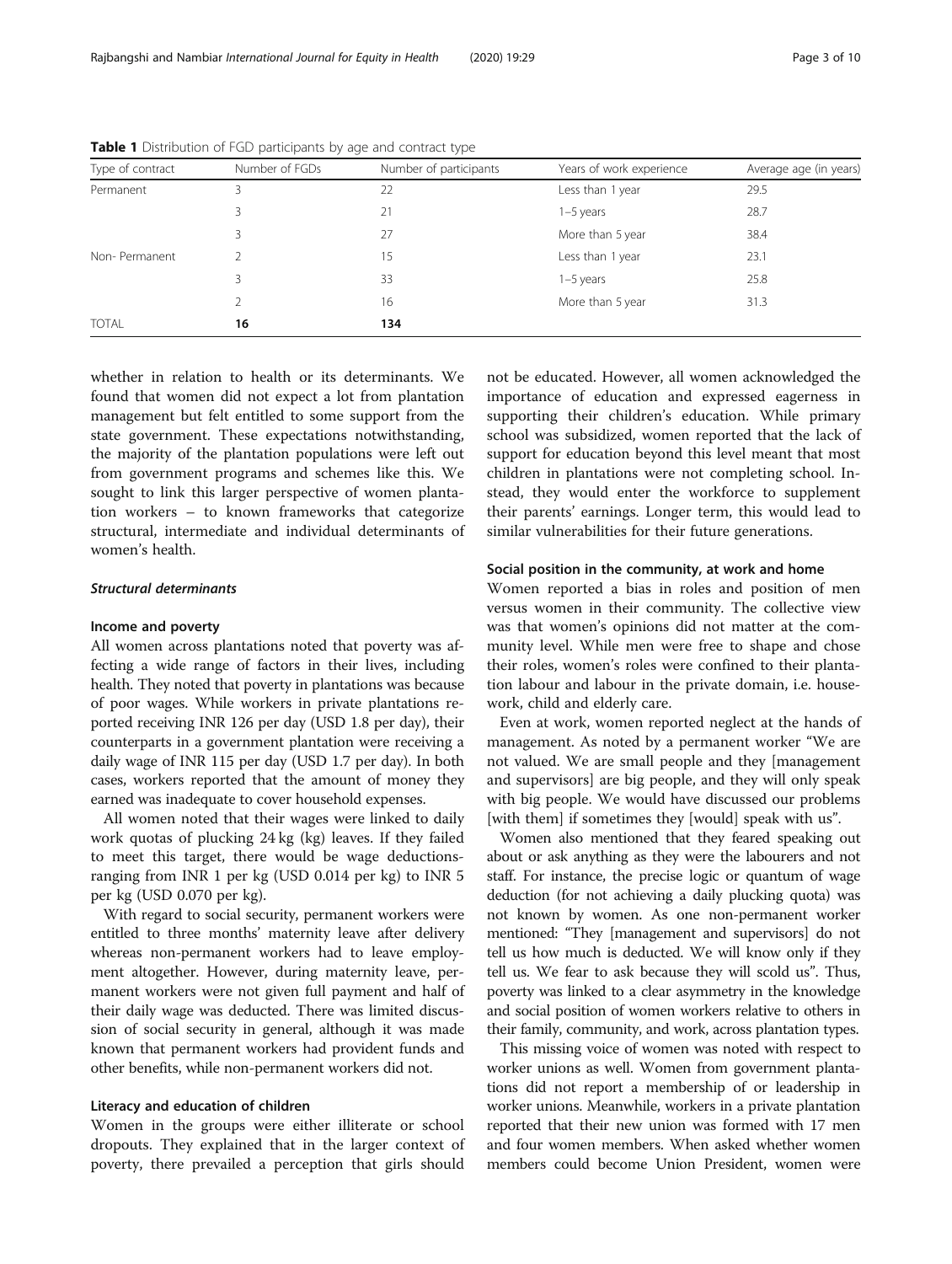unfamiliar with the rules around this and expressed scepticism around the possibility that a woman could hold this post.

Some women reported that even as they were equal contributors to household earnings, they could not voice their opinions – at home nor in public discourses. Concurrently, a few women noted that they did participate in household decision-making but they are not the decision-maker. Most women concurred that they could not do anything without their husbands' knowledge or against their will. Even decisions like whether to work or not or where to work were reportedly decided by their husband.

#### Working conditions: supplemental and unpaid labour

Women across FGDs reported a range of paid and unpaid labour. In fact, women were engaged in labour at all times except when they were sleeping. Mondays through Saturdays were for plantation work. On Sundays, they supplemented their incomes through informal sector labour like brick kiln work, daily paid agricultural work or domestic work in nearby villages. Women (mostly permanent workers) who did not have paid work on Sundays, carried out household-related unpaid labour, such as collection of firewood for the week.

All women carried out a range of tasks as part of their domestic labour. For most, labour began in the morning 4 am and ended at around 10 pm, when they went to sleep. On working days, from 4 am to 7.30 am they would complete household chores and then report to work at 8 am. At work, they would get an hour lunch break from 1 pm to 2 pm, which they sometimes skipped to meet daily plucking targets, continuing to work until 4 pm. After reaching home, they would prepare dinner, fetch water and feed their families. After dinner and cleaning the kitchen, they would go to bed between 9 pm and 10 pm. This routine was followed by women irrespective of the type of plantation and contract.

A few women mentioned in jest that it was at the end of the day after lying on the bed to sleep that they feel the pain in their bodies. They noted that they were habituated to continuously working and therefore cannot sit idly at home.

#### Working conditions: occupational health & safety

Women's work continued through year, across seasons; for instance, tea plucking did not stop in times of rain or monsoon. Such work was especially difficult during the monsoon season because of the lack of a shelter for lunch break, risks of injuries due to slippery roads, and the effect rains would have on plucking quotas. For instance, a woman at a private plantation narrated an incident where she fell on the road and injured her wrist while carrying plucked leaves on her head. She was on her way to deposit them. She could no longer bend her wrist.

In another instance, a women's group reported the death of five of their colleagues while plucking leaves during a thunderstorm. As there was no provision for them to stop working while raining, women informed us that they continue plucking leaves by covering their head with *Japi* (a traditional conical hat) or a plastic bag. There was pervasivefear of losing a day's wage if the target was not met.

"Leaves are wet and when we take the leaves for weighing… say if the leaves weigh 5 kg then they [collectors] will consider 3 kg, when we take 10 kg to weigh then they will consider 7 kg. Like this. They think because of water it is heavy, that's why they reduce the weight [and accordingly calculate the daily wage]".

#### Non-Permanent workers at a private tea plantation.

On an ongoing basis, women reported susceptibility to occupational hazards such as insect bites. We came across an accident, in one plantation, where a woman worker was found unconscious after being bitten by bees. We also observed that for protecting themselves from insect bites, women across plantations carried a locally prepared emollient made of mustard oil, lime and tobacco leaves, which they repeatedly applied on their legs. Such strategies were adopted given the lack of protective gear such as gloves and boots.

"We do not wear gloves. They [management] don't give us. We sprinkle [urea/pesticides] with hands. Hands get swollen and fingers burn. If a thorn pricks, then it burns. You have seen, how thorny it is?"

Non- permanent workers at a government tea plantation.

While discussing their working conditions, women stated that there was no provision of latrines or handwashing facility for them, and whenever needed, they would defecate in the plantation areas. Also, there was no provision for changing sanitary pads/cloths during menstruation at work. Women described changing pad/ cloth under tea bushes, wrapping the used pad/cloth in a polythene bag and keeping it with them. This used cloth was then washed and kept for reuse. At a private plantation, women would go home to change their menstrual absorbent cloths during lunch break.

Concurrently, a few women also noted the need for a clean tank for distributing black tea and drinking water to workers working in the field. A woman in a private plantation mentioned that "Once we found a snail in the water, and since then we stopped drinking water [distributed in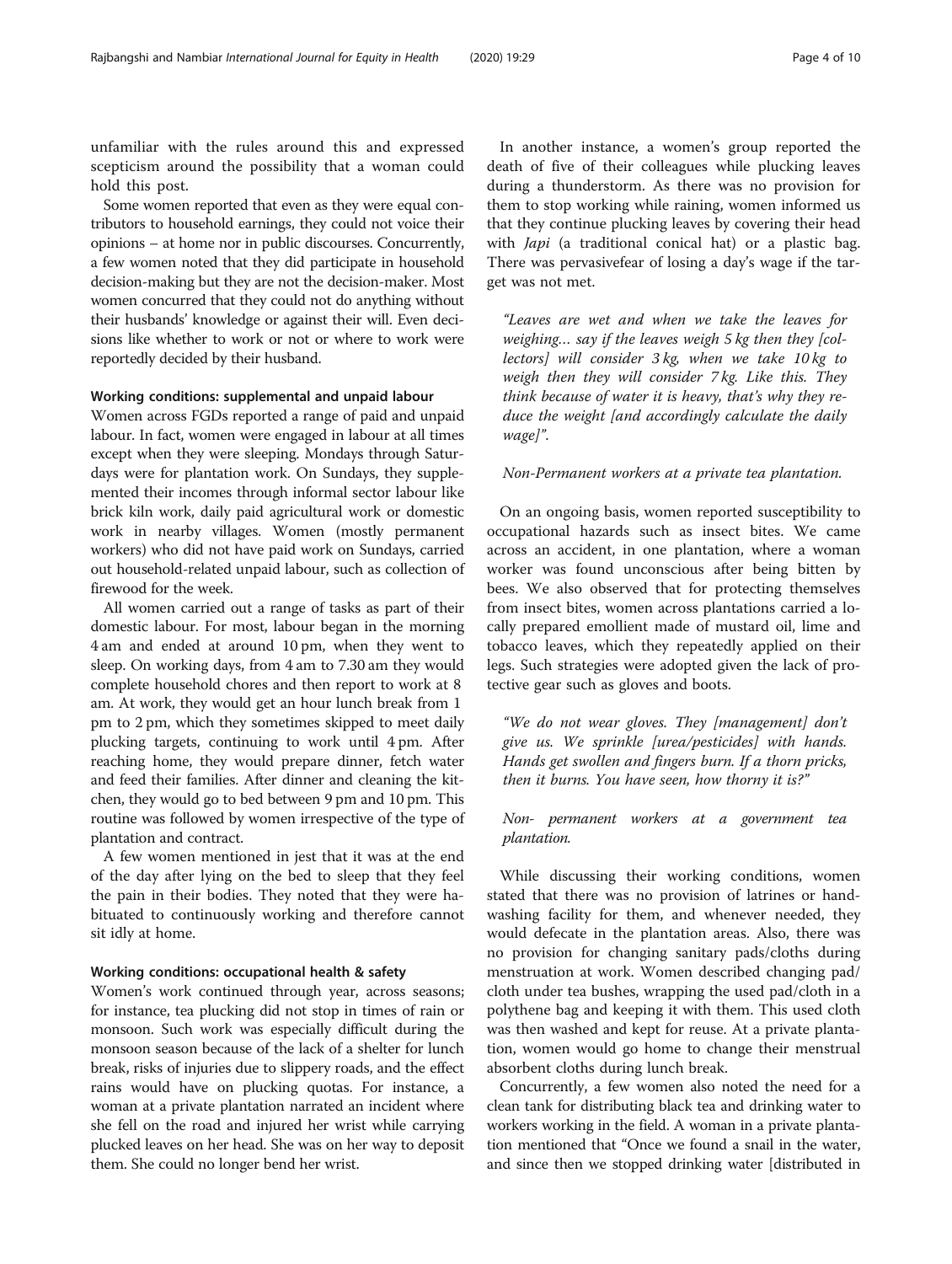plantation area for workers] and started bringing [it] from home. But sometimes [when that water finishes] we drink this water [from the tank]".

# Working conditions: crèche services

While discussing their working conditions, women workers also expressed the need for better crèche services. While day-care services were supposed to be available in each plantation estate, only one private plantation had fully functional crèche, for which only permanent workers' children were eligible. In two other plantation estates, the management had designated a bamboo hut (without wall) as crèche with no facilities.

## Living conditions: housing and area of residence

Permanent workers were entitled to housing facilities but a few non-permanent workers were also residing in the labour lines because their husband or a family member was a permanent worker. Labour lines are the areas within the tea plantation estates premises designated for worker's residence.

Women across plantations mentioned housing shortfall. A permanent worker stated "where we will go, this is our place. Our family lived in the plantation for generations". A similar feeling was shared by a few non-permanent workers who were forced to leave the labour line and now they were staying in villages around the plantation.

A few women in government plantation mentioned not having electricity and water connection in their quarters. Almost all women across plantations mentioned that their complaints about repairing and renovation went unanswered, even as the buildings were decades old. While discussing housing, women noted that all permanent workers were not allowed quarters.

"If two brothers are permanent, only one brother will get a quarter and the other [brother] must build his own house and stay. And if one of the brothers falls sick and needs to cancel his name [i.e. resign from the job], then he cannot work. Then, for his wife plantation should do something but they do nothing".

#### Permanent workers at a private tea plantation.

Along with quarter shortage, women mentioned inadequate latrines in labour lines. Therefore, most people in labour lines would defecate in plantation areas. A few women mentioned that it was difficult for them and children to go out at night and therefore sometimes they defecate in their compound and clean the waste in the morning.

Also, women admitted the inconvenience to pluck leaves, particularly during monsoon season, because of

the pervasive smell of human excreta. Those who had latrine at home and staying at labour lines mentioned that latrine tanks were not cleaned regularly and that leads to overflow of water from the tank. There complains goes unnoticed. As noted by a woman "We cannot stay, water comes out [from the tank] and it smells bad. And when it rains, it gets mixed with the [drinking] water and then [people] fall sick. We are surviving this way".

# Food and rations

Women workers, irrespective of the type of contract in private plantations, reported that they were entitled to receive a total of 6 kg ration - 3 kg rice and 3 kg wheat flour after 12 working days. Even children of permanent workers under the age of 16 years were entitled to receive this ration. However, this entitlement was linked with a number of days worked by a worker, and thus prone to the deduction. Almost all women said that they typically receive less than 6 kg (sometimes only 3 kg for 12 working days). They also mentioned that the amount of ration given by plantation estates was not sufficient to feed all the members of the household and therefore they would have to buy additional food from nearby shops.

In addition to this, under the food security programme, the Government entitled each household with a ration card to 5 kg of rice per person. Non-permanent workers receiving ration from government shops noted that shopkeepers would deduct 2-3 kg per household from the entitlement. Apart from this, ration was not distributed regularly. Women also noted that most non- permanent workers in plantations did not have a ration card.

Conucerrently, permanent workers in private plantations reported that they are entitled to firewood from the plantation estates but the quantity of firewood (used as cooking fuel) supplied by plantation estatesonce a year was insufficient. The amount given would last only three months. In government plantations, on the other hand, women reported that distribution of firewood by plantation estate was stopped- for reasons unknown.

#### Intermediary determinants of health

# Health services

Every plantation visited had a hospital; yet women were not satisfied with the health services provided by them. For one, doctors in plantation hospitals were not available round the clock, and workers were mostly referred to the district hospital. In one of the FGDs, the challenge of medicines was raised: "We don't get all the [prescribed] medicines and we have to buy medicines from outside". Therefore, for ailments like fever, headache, and body ache, they preferred buying medicines from a nearby private chemist shop.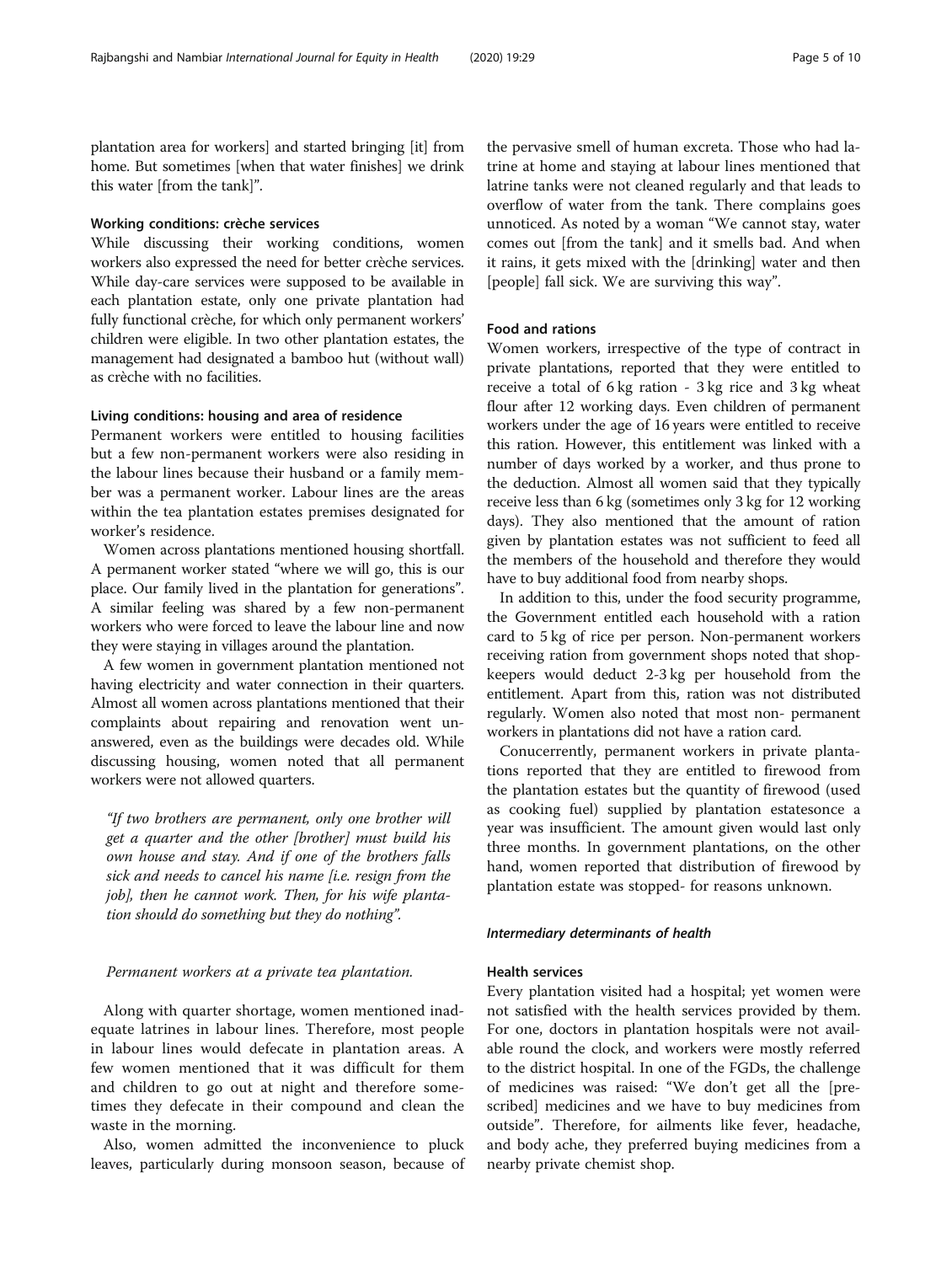Permanent workers mentioned that husbands of women workers were not entitled while wives and children of male permanent workers had access to health services in plantations. Therefore, the medical expenditures of husbands (who were not permanent workers) were an additional financial burden.

Non-permanent workers were entitled to health services from plantation hospitals for the period they were engaged in plantations. However, they were not entitled to ambulance services. In contrast, workers in tea plantations covered under Public Private Partnership (PPP), an initiative by the State Health Mission, had access to all health services rendered to permanent workers by the plantation hospital. In light of this, women were happy with the 108 emergency ambulatory service implemented by the State National Health Mission, noting that it has eased transportation of patients to higher health facilities.

All women communicated the feeling that management was not invested in ensuring access to health services. They mentioned that while management was apathetic towards them, politicians were no different. In their experience, politicians showcased their concern towards their community and its well-being only when seeking votes during elections.

"Whenever a vote is required, XX [name of the political party withheld] party and XX party used to come. Who have given what and who did not give [a vote for them]. [They used to visit] everyone's house? Now, [forget] at night they don't even come during daytime, not even once".

A similar feeling was expressed regarding doctors and health staff working in plantation hospitals. Recounting several incidents of discrimination, women noted that the doctor simply write the prescription without examining or asking their complaint properly. In fact, in government plantation, women noted that the plantation's doctor would refuse to touch workers, and prescribe medicines by asking questions from a distance. Further, women across plantations mentioned that they do not have faith in the medicines given by the doctor/health staffin the plantation hospital. For example, a woman noted that "For fever, diarrhea medicine is given and for diarrhea, fever medicine". They also mentioned that the effect of treatment and medicines prescribed by doctors in plantation and government hospital was slower than the medicines given by a private chemist around the plantation. As mentioned by a non-permanent worker "[We] do not recover quickly [by the medicine prescribed] in a government hospital. Therefore, it is better to spend money on our body and get better quickly". All women acknowledged financial burden when they or their family representatives were sick.

# Social networks

Women also described a lack of social support in plantations, leading to neglect of their issues by both the family and community at large.. All women reported domestic violence and noted that their husband had beaten them and now it's a part of their life. While describing the incidents of domestic violence and oppression, women mentioned that they were not able to help each other. A woman in a private tea plantation stated "if we go and ask the husband/family [not to beat the wife], then we will be beaten by our husbands. Who will stand up for us?"

While talking about their onerous life and high daily targets for plucking leaves, women mentioned that eight hours that they spent with their colleagues on the field was the best time of the day. Women narrated how they shared each other's happiness, sorrow and sang songs while plucking leaves. For instance, a woman at a private plantation said "We don't remember our worries when we meet each other at work. We laugh, sing and share each other's pain. We are happy when we are at work". Women also mentioned helping each other in meeting the day's target. An unspoken but highly salient bond between women was observed by the researcher at all the tea plantations visited.

#### Individual factors

# Health care use

In plantations, women would delay seeking health care because cost of being sick was substantial: a day's wage for non-permanent workers and half a day wage for permanent workers. During a discussion in a private plantation, a non –permanent worker had this to say: "whole day she [her colleague] was suffering from severe headache but thinking that everyone will get full payment except her. She came [to work]. No option [for us]".

Besides this, a few women noted that medicines bought from the chemist (more relied upon than doctors for reasons aforementioned) helped them recover faster and saved them from taking leave.

"We have to work every day because we will not get money, if we take sick leave for 4-5days. If we do not work continuously for 12 days, then we will not get ration as well. We have to buy everything; we do not have an agricultural field. We are dependent on the plantation. Therefore, we will have to work".

Permanent workers at a government tea plantation.

# Diet and nutrition

All women noted that they did not have time to think about their diet. Their first concern was to be on time for duty, which required finishing household chores, feeding their children and then making their way to work. Most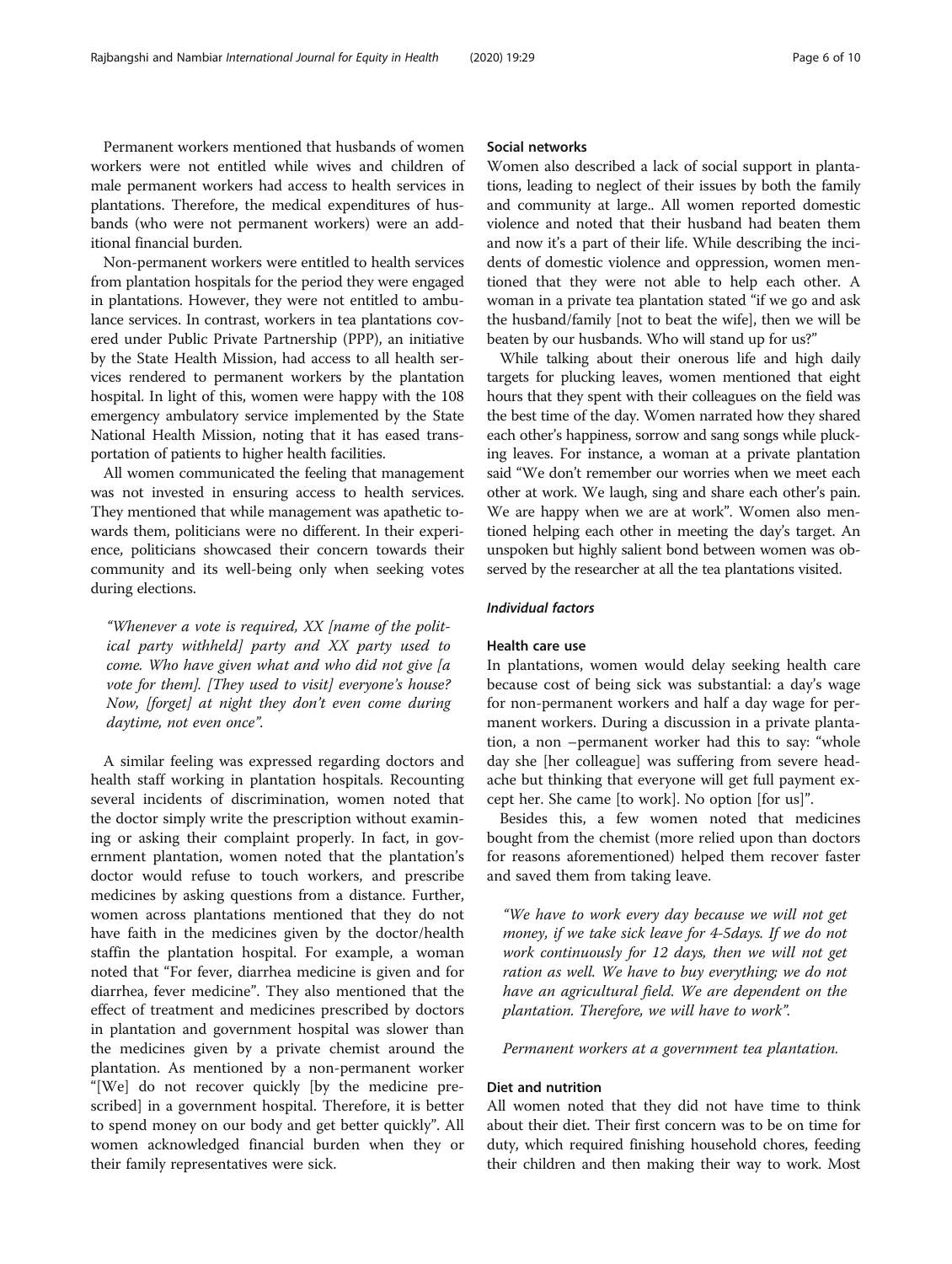women either skipped breakfast or – given the pressure to meet daily plucking quotas – skipped lunch, and sometimes both. A few women mentioned that sometimes they skipped their breakfast and lunch as there would not be enough food for everyone in the family: whatever was available, they would cook and keep for their family members, just drink water/tea, and come to work.

In discussions, women mentioned that they knew that for them to be healthy, they should eat nutritious food. They noted that they would like to eat fruits and meat regularly but could not afford either - improving their own nutrition would be at the expense of that of other family members. All women reported eating rice and potatoes regularly and some locally available vegetables.

"We cannot eat on time. With this wage, can we eat good food by keeping our children hungry? If we think of eating good food, or wear good clothes and [face] cream then it will cost us and we do not have money to spend on these. Tell us, how we will take care of our health?"

Permanent workers at a government tea plantation.

#### Alcohol consumption

While alcohol consumption was most prevalent among men, even women in plantations reported drinking. All were aware  $-$  in fact acutely  $-$  of the harms of drinking. They further noted that it tended to be older women that drank. A woman in the group accepted that she drank alcohol to reduce her body ache after a day's hard work. Another woman, a single mother, reported that she prepared and sold alcohol from home because her wage was insufficient and this was her additional income.

# Psychosocial stress

We observed a sense of sadness and desperation in the groups while discussing women's health – as though even having health needs was a luxury. Women narrated that they were living stressful lives with no rest. For all women, a key reason for stress other than family was the fear of losing daily wage. Therefore, the only recourse was to continue working until the body gives up.

# **Discussion**

This study brings out the spectrum of factors at the individual, intermediate and structural levels that women workers in plantations themselves identified as influencing their physical and mental well-being. Most of these findings, such as poor wages, working and living conditions, health services, education and poverty in plantations are already known. Several studies, media, and even government agencies have documented the poor conditions of workers in tea plantations [\[7,](#page-8-0) [8](#page-8-0), [19](#page-9-0)–[21\]](#page-9-0), although the

emphasis on women worker's health and well-being has been absent, with a few noteworthy exceptions in other states of India [\[22,](#page-9-0) [23](#page-9-0)].

This study confirms that the causes of women's health hardships are these social determinants and they have been subject to human and health rights violation. It also adds to the body of evidence in India which shows that the proportion of women in plantation labour has increased [\[22\]](#page-9-0) but in the context of broader declines in work participation and concomitant decline in working conditions for them, given the steep fall in international tea prices [\[22](#page-9-0), [24\]](#page-9-0). As Viswanathan and Shah point out in their comprehensive work on women plantation labourers "the crisis as experienced in the plantation sector would have destabilized the livelihoods of the women workforce in particular and their dependent households. Moreover, as plantations are situated in isolated and remote areas, there are no alternative means of supporting their livelihood. Tea planters also increasingly adopted a new strategy of subdividing and fragmenting the plantations into smaller parcels below 10ha so that they could escape from providing the non-wage benefits and the welfare measures as per PLA. This tendency has been on the rise in the plantation sectors, especially in Assam" [\[24\]](#page-9-0). Women are therefore trapped in a vicious cycle of ill-health, job insecurity, and penury.

Many of the other findings in this study, like the challenges of eligibility across workers, the lack of financial coverage for health, and the lack of higher education of children was observed in another study with tea plantation workers in Kerala [\[24](#page-9-0)]. The irony is that not only are these findings not unique to Assam, many of them have been clearly known for decades, and have been unchanging all the while. Workers are suffering from the same recalcitrant problems, and continue to remain one of the poorest and marginalized populations in the state.

In the plantation sector in Munnar, Kerala, poor working conditions and emoluments were among the root causes for a plantation strike in 2015 by women workers whose demands were ignored by the local trade union [[23](#page-9-0)]. This strike was announced by 10 workers at the male-dominated trade union meeting and followed closely by the media. At its high point, *pempilai orumai* (meaning "female unity" in the native language of the workers, Tamil) had 5000 women protesting the bonus decrease announced by plantation management. The month-long strike had wide ranging impacts – including on tourism in the area- and was successful, even as trade unions carried out retaliatory actions against some of the women. The group is now formalised and has been leveraging for additional concessions and facilities, including emergency ambulatory care [\[23\]](#page-9-0). Given that the women in this study also saw each other as a major social support, some of the ingredients for such a mobilisation may perhaps exist in the field site studied.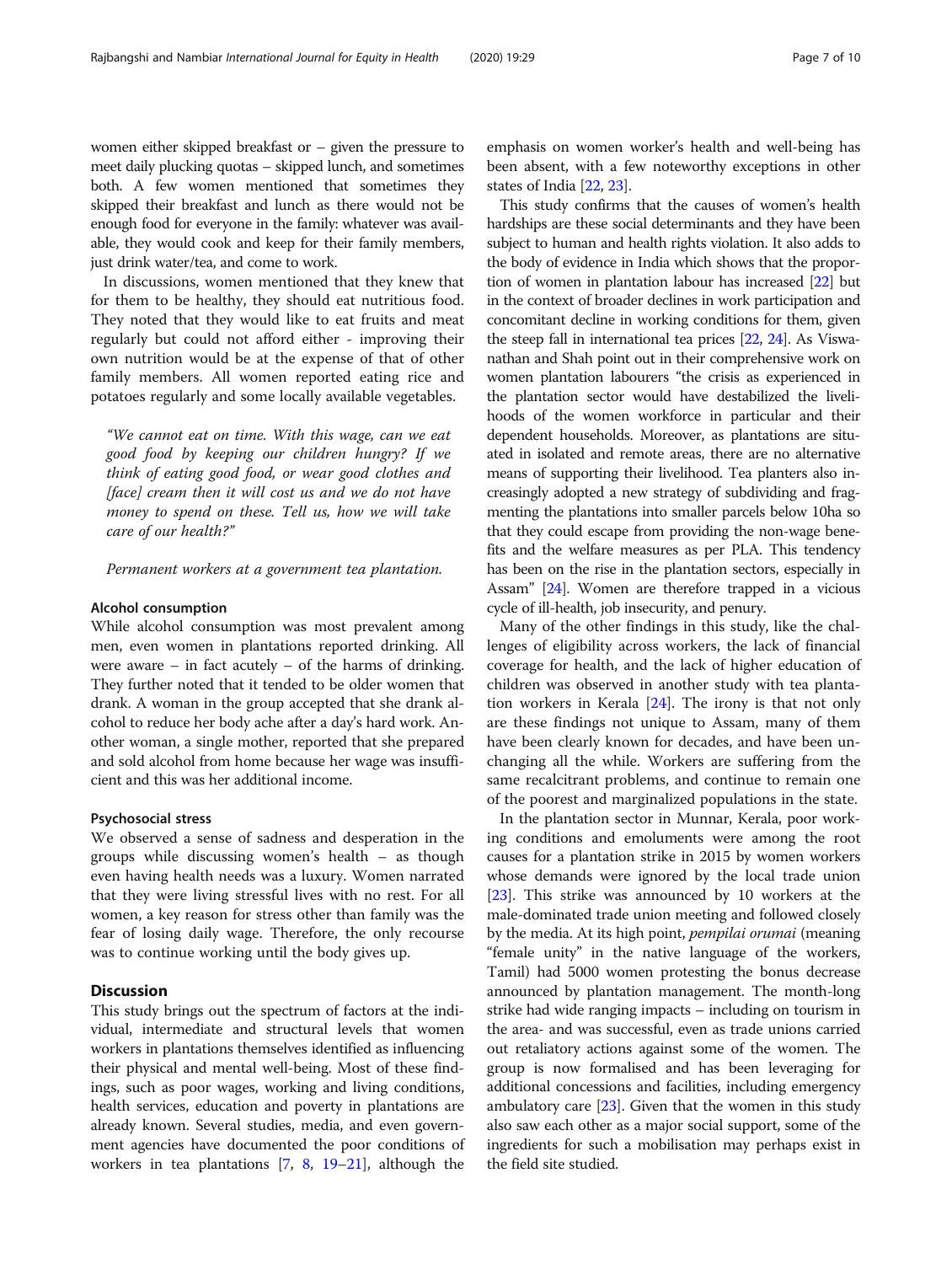Rajbangshi and Nambiar International Journal for Equity in Health (2020) 19:29 Page 8 of 10

This is not to suggest that there is no action: in fact, the state government has been seized of and acting on behalf of plantation workers, especially women. The state government has created tea tribe welfare department, and a few existing departments like health, social welfare department, and public health engineering are implementing ongoing national programs in plantation areas. Besides this, the health department has implemented a few dedicated schemes in plantation estates (such as providing financial support for improving health infrastructure in 150 plantation hospitals, and mobile medical units) for improving the health of women [\[25](#page-9-0)]. In addition, a few plantation associations such as Assam Branch of Indian Tea Association (ABITA) with support from United Nations International Children's Emergency Fund (UNICEF) and other Non-Government Organizations have implemented programs in a few plantations for improving maternal, child health and adolescent's health [[26\]](#page-9-0). However, these approaches to address women's health in plantations are typically piecemeal, episodic, and do not catalyse the agency of workers themselves, and thus are neither taking a holistic approach to act on social determinants of health (SDH) nor one that can cumulatively do so.

This study revealed that the conditions in which women workers are working and living cannot be ignored if we truly want to improve their health. Evidence suggests that much of the illnesses arise because of the conditions in which people are born and raised [[27](#page-9-0)]. It is also known that at all levels of income, health and illness follow a social gradient – the lower socioeconomic position, the worse the health [\[27\]](#page-9-0). Thus, to improve women's health in plantations, action on the SDH must be taken. But the larger question is who, then, will take the responsibility of improving women's health in plantation estates? What is the way forward?

# Recommendations

As part of this study, authors engaged in a consultative process of arriving at recommendations for action on SDH.

As is clear from the literature and examples globally, the state government and tea estate sector must transition away from colonial-era policies, mindful of current industry realities and democratic norms. This entails a jurisdictional shift to bring plantation worker's health, education and other social sectors under the purview of the state through an amendment of the Plantation Labour Act of 1951. Concurrently, the government must enforce PLA provisions requiring tea plantation estates to improve the daily living and working condition of workers.

Second, the government may also choose to claim its moral authority and institute uniformly the mandate of minimum wages for all workers – temporary and permanent, public and private. In addition, unfair deduction if workers are unable to complete the task, or taken entitled leaves or holiday should be removed. Given the primacy given to this determinant by women plantation workers themselves, we feel this may be the most critical determinant to intervene upon, not just in terms of addressing the health of women workers, but also affecting other determinants like access to education and health in the near term.

Third, linked government departments –Education, Tea Tribes, State Rural Livelihood Mission and Assam Skill Development Mission may work together to initiate vocational training of young and old family members of plantation workers and offer higher education scholarships for worker's children surpassing primary education. Such a move would ensure opportunities for this community to have social mobility beyond plantation estates and also may help widen the economic scope of work and reduce plantation estate dependency. This could also improve and widen the economic base of tea plantation areas and foster growth.

There is a strong need for support of women's capacity for full participation and representation at workplace and community forums. Self Help Groups have been created in Assam since the late 1990s through a number of centrally funded schemes [\[28](#page-9-0)]. These programmes may be extended by departments of women and child development and/or social welfare in plantations with the help of Non-Governmental Organisations. Moreover, tea plantation estates could be enjoined to develop career progression opportunities for women workers while unions could give attention to recruitment of women members and/or having a women's wing. Alongside this, opportunities for support for women should be brought about, particularly for women affected by violence.

Fifth, in line with the PLA, the tea plantation estates must acknowledge the poor working and living conditions of its workers and invest in providing safe and protective working environment as well as improving housing, water, and sanitation facilities. Improving the living conditions of the non-permanent workers may require land ownership or the opportunity to lease land as due recognition of their labour by plantation estates and government authorities.

It is further suggested that the government must take responsibility for providing health services in plantations, transforming existing plantation hospitals into health and wellness centres – with newly allocated funding under the national Comprehensive Primary Health Care scheme [[29](#page-9-0)]. A key component of the mandate of these centres could be widespread preventive and promotive health services, alongside nutrition, access to alcohol cessation and harm reduction programmes, as well as emphasis on sanitation, hygiene, and occupational safety.

Finally, we reiterate that poverty, poor working conditions,poor social network including unequal gender relation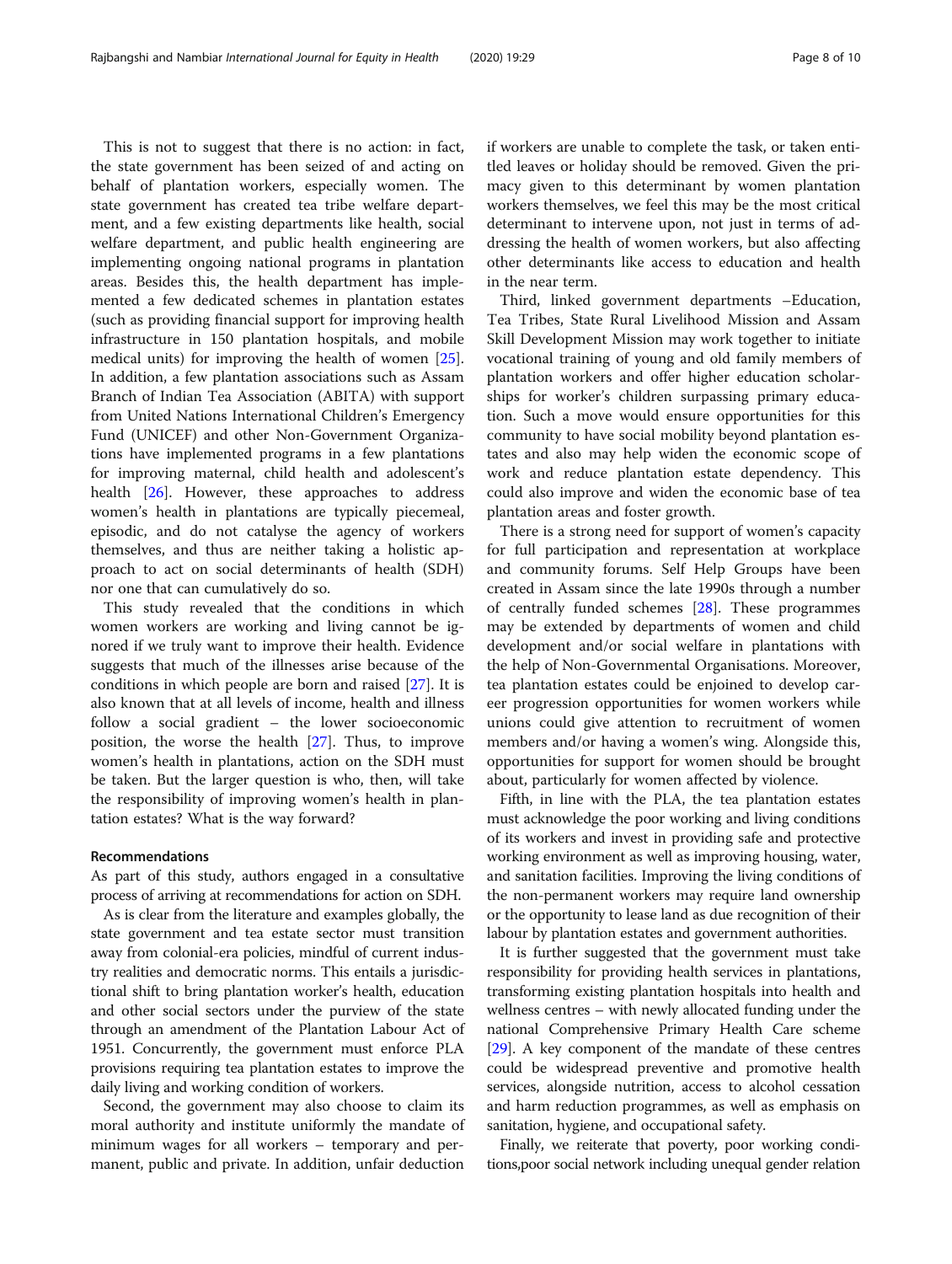<span id="page-8-0"></span>influences health and well-being of an individual and increases inequities in health [\[30](#page-9-0), [31\]](#page-9-0). Without addressing the structural and intermediary concerns of workers, it may not be enough to intervene to address individual factors such as women workers' diet and nutrition, accessing health services, alcohol consumption and psychosocial stress. Indeed, there have been critiques in the literature of piecemeal, individual based interventions that do not get at root causes of ill-health [\[32\]](#page-9-0).

# Limitations

A limitation of this study was the relatively small sample of tea plantations covered. Another limitation is that we did not interview women in age-disaggregated or paritydisaggregated groups. It is possible, likely even, that there may be slight variations in the health needs by these categories. Further, due to resource constraints, our study did not study the range or prevalence of morbidity among health workers using mixed methods, or seek to rank or prioritise SDH beyond their characterisation by workers themselves. Further study may be required to deepen our understanding and guide specific programmatic and policy approaches related to SDH.

# Conclusion

This paper, focusing on structural, intermediary and individual SDH has shown the range of factors that require action to improve the health of women plantation workers in Assam. To have heard from women themselves has been an important step in visibilizing and building accountability for action on the health and social determinants of health of women workers in tea plantation estates in Assam. There is a need to respond to the question posed by these workers that: who will stand up for them? Some very specific actions may be initiated, and larger processes set in motion based on these findings. However, it must be noted that this is just a beginning.

#### Abbreviations

FGD: Focus Group Discussion; INR: Indian Rupee; Kg: Kilogram; PLA: Plantation Labour Act; SDH: Social Determinants of Health; USD: United States Dollar

#### Acknowledgements

Not Applicable.

#### Author's contributions

PR conceived the study, led the study design, conducted the focus group discussions, data analysis and drafted the manuscript. DN participated in designing the study and drafting the manuscript. Both authors read and approved the final manuscript. The author(s) read and approved the final manuscript.

#### Funding

The fieldwork has been funded by UK aid from the UK government, however, the views expressed do not necessarily reflect the UK government's official policies. It was also supported by the Wellcome Trust/ DBT India Alliance Fellowship [IA/CPHI/16/1/502653] awarded to Devaki Nambiar.

#### Availability of data and materials

All FGDs data gathered during this study are included in this published article.

#### Ethics approval and consent to participate

Ethical approval was received from the Ethics Review Committee of the Public Health Foundation of India. Consent to participate was taken from each women in the FGD after they were informed about the purpose of the study. Informed consent procedures were carried out and based on their preference written or verbal consent, and a request to record the discussions was taken from each participant. Anonymity of the participants was maintained by not capturing their names.

#### Consent for publication

Not applicable.

#### Competing interests

The authors declare that they have no competing interest.

Received: 13 November 2019 Accepted: 18 February 2020 Published online: 28 February 2020

#### References

- 1. Bose PR. Trouble's brewing in India's tea sector. Hindu. 2017; Available from: [https://www.thehindubusinessline.com/opinion/troubles-brewing-in-indias](https://www.thehindubusinessline.com/opinion/troubles-brewing-in-indias-tea-sector/article21979485.ece)[tea-sector/article21979485.ece](https://www.thehindubusinessline.com/opinion/troubles-brewing-in-indias-tea-sector/article21979485.ece) [cited 2018 2 Aug].
- 2. Gaffar A. The plantations labour act, 1951 & The Assam plantations labour rules, 1956. 2nd ed. Assam Law House: Guwahati; 2014.
- 3. Engels D. "The myth of The family unit: Adivasi women in coal-mines and tea plantations in early twentieth-century Bengal"in Dalit movements and the meaning of labour in India. Delhi: Oxford University Press; 1993.
- 4. Chatterjee P. A time for tea: women, labor and post colonial politics on an Indian plantation. Zubaan: New Delhi; 2003.
- 5. Macfarlane A, Macfarlane I. Green gold: The empire of tea. London: Ebury Press; 2003.
- 6. Office of the Compliance Advisor Ombudsman (CAO). CAO Investigation of IFC Environmental and Social Performance in relation to : Amalgamated Plantations Private Limited (APPL), India. International Finance Corporation and Multilateral Investment Guarantee Agency, Members of the World Bank Group; 2016.
- 7. Columbia Law School Human Rights Institute. "The More Things Change..." The World Bank, Tata and Enduring Abuses on India's Tea Plantations [Internet]. Columbia Law School Human Rights Institute; 2014 Jan. Available from: [https://web.law.columbia.edu/sites/default/files/microsites/human](https://web.law.columbia.edu/sites/default/files/microsites/human-rights-institute/files/tea_report_final_draft-smallpdf.pdf)[rights-institute/files/tea\\_report\\_final\\_draft-smallpdf.pdf](https://web.law.columbia.edu/sites/default/files/microsites/human-rights-institute/files/tea_report_final_draft-smallpdf.pdf).
- 8. Goddard S. Tea break: a crisis brewing in India. ActionAid; 2015.
- 9. Baishya D. History of tea industry and status of tea garden Workers of Assam. Int J Appl Res. 2016;2(9):552–6.
- 10. Sarkar K. Wages, mobility and labour market institutions in tea plantations: The case of West Bengal and Assam [internet]. Centre for development studies; 2015. Available from: [http://cds.edu/wp-content/uploads/2015/](http://cds.edu/wp-content/uploads/2015/07/46_Kingshuk.pdf) [07/46\\_Kingshuk.pdf.](http://cds.edu/wp-content/uploads/2015/07/46_Kingshuk.pdf)
- 11. Medhi G, Hazarika N, Shah B, Mahanta J. Study of health problems and nutritional status of tea garden population of Assam. Indian J Med Sci. 2006; 60(12):496–505.
- 12. Gogoi G, Ahmed F. Effect of maternal nutritional status on the birth weight among women of tea tribe in Dibrugarh District. Indian J Community Med. 2007;32(2):120–2.
- 13. Sahoo D, Konwar K, Sahoo BM. Health Condition and Health Awareness among the Tea Garden Laborers: A Case Study of a Tea Garden in Tinsukia District of Assam. IUP J Agric Econ. 2014;7(4):50–70.
- 14. Mitra N. Anaemia High among women in Assam's tea gardens: Study. Times India. 2018 Jul 24; Available from: [https://timesofindia.indiatimes.com/city/](https://timesofindia.indiatimes.com/city/guwahati/anaemia-high-among-women-in-assams-tea-gardens-study/articleshow/65115241.cms) [guwahati/anaemia-high-among-women-in-assams-tea-gardens-study/](https://timesofindia.indiatimes.com/city/guwahati/anaemia-high-among-women-in-assams-tea-gardens-study/articleshow/65115241.cms) [articleshow/65115241.cms](https://timesofindia.indiatimes.com/city/guwahati/anaemia-high-among-women-in-assams-tea-gardens-study/articleshow/65115241.cms) [cited 2020 2 May].
- 15. Registrar General of India. Sample Registration System: Special Bulletin on Maternal Mortality in India 2014–16. Delhi: Office of the Registrar General of India. Vital Statistics Division; 2018.
- 16. Ritchie J, Spencer L. Qualitative data analysis for applied policy research. United States of America: Sage Publication Inc; 2002.